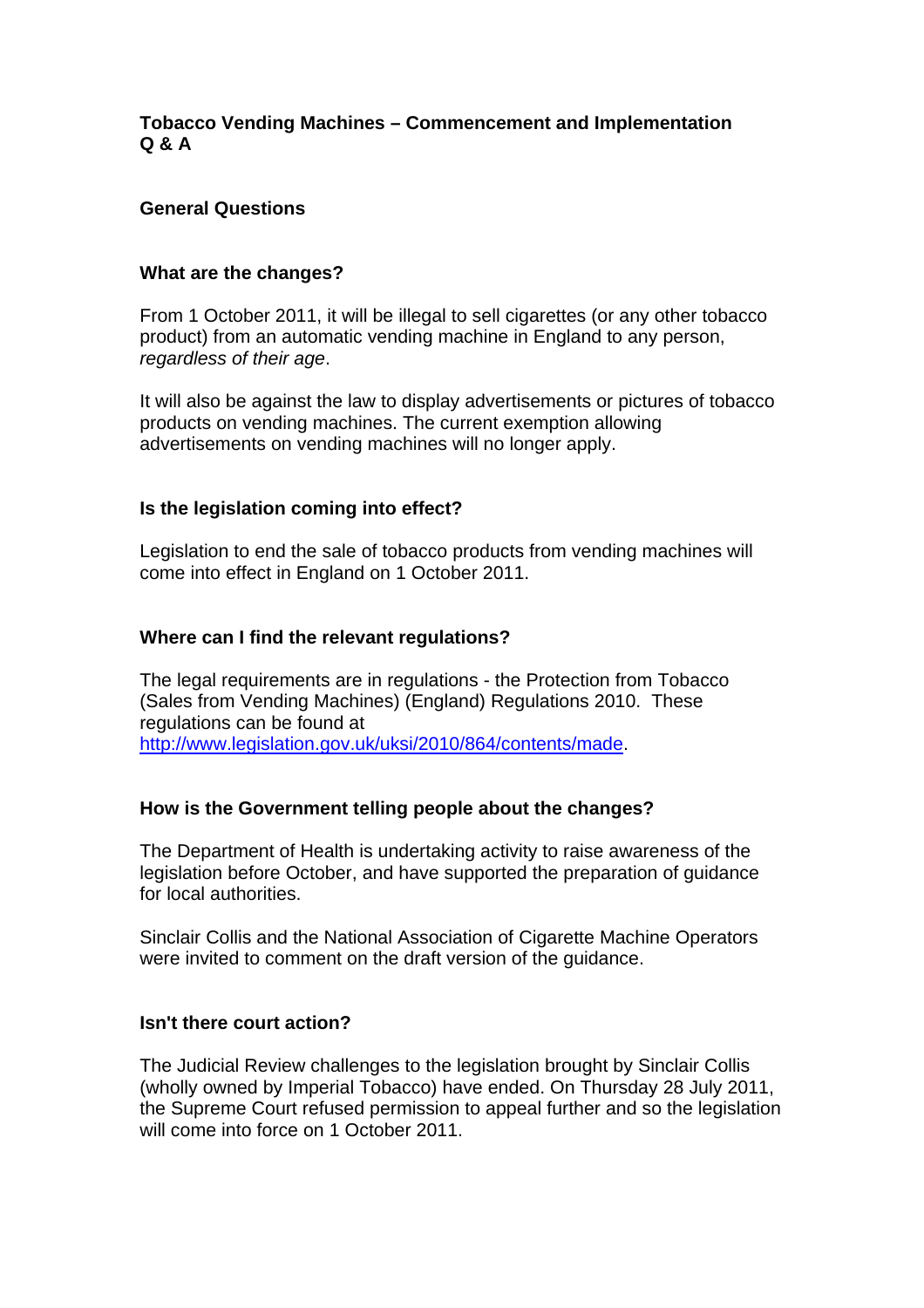## **Is the new law compliant with European Union regulations?**

The Government believes this legislation is compliant with EU law. Both the High Court and the Court of Appeal have upheld this view.

## **Press Office Defensive Lines**

## **Why have I been given such little time to comply following the Supreme Court's decision?**

The legislation to end tobacco sales from vending machines originated with consultation in 2008. This commencement date of 1 October 2011 has been clear ever since the regulations were made in March 2010. This means that cigarette machine operators have had eighteen months to prepare.

## **Why is the Government doing this?**

The Government published *Healthy Lives, Healthy People: A Tobacco Control Plan for England,* on 9 March 2011, which included commitments to reduce the prevalence of smoking in young people and to support adults who are trying to quit. It also confirmed that the law would commence on 1 October 2011.

## **Where is the evidence attributing under age sales to vending machines?**

- a) 11% of 11-15 year olds in England that are regular smokers say the vending machines are a source of cigarettes.<sup>1</sup>
- b) In test purchases on vending machines conducted by the Local Authorities Co-ordinators of Regulatory Services (now Local Government Regulation) between October 2007 and April 2008, tobacco was sold to children from vending machines in 41 per cent of cases, with several councils reporting a 100 per cent failure rate.

### **Why is the Government introducing this law when a voluntary code exists?**

In 1998, the National Association of Vending Machine Operators revised its voluntary code, so that the primary consideration when siting a machine was the need for appropriate supervision in order to prevent sales to children.

 $\frac{1}{1}$ 

A "regular smoker" means an 11-15 year old who says they smoke at least one cigarette a week.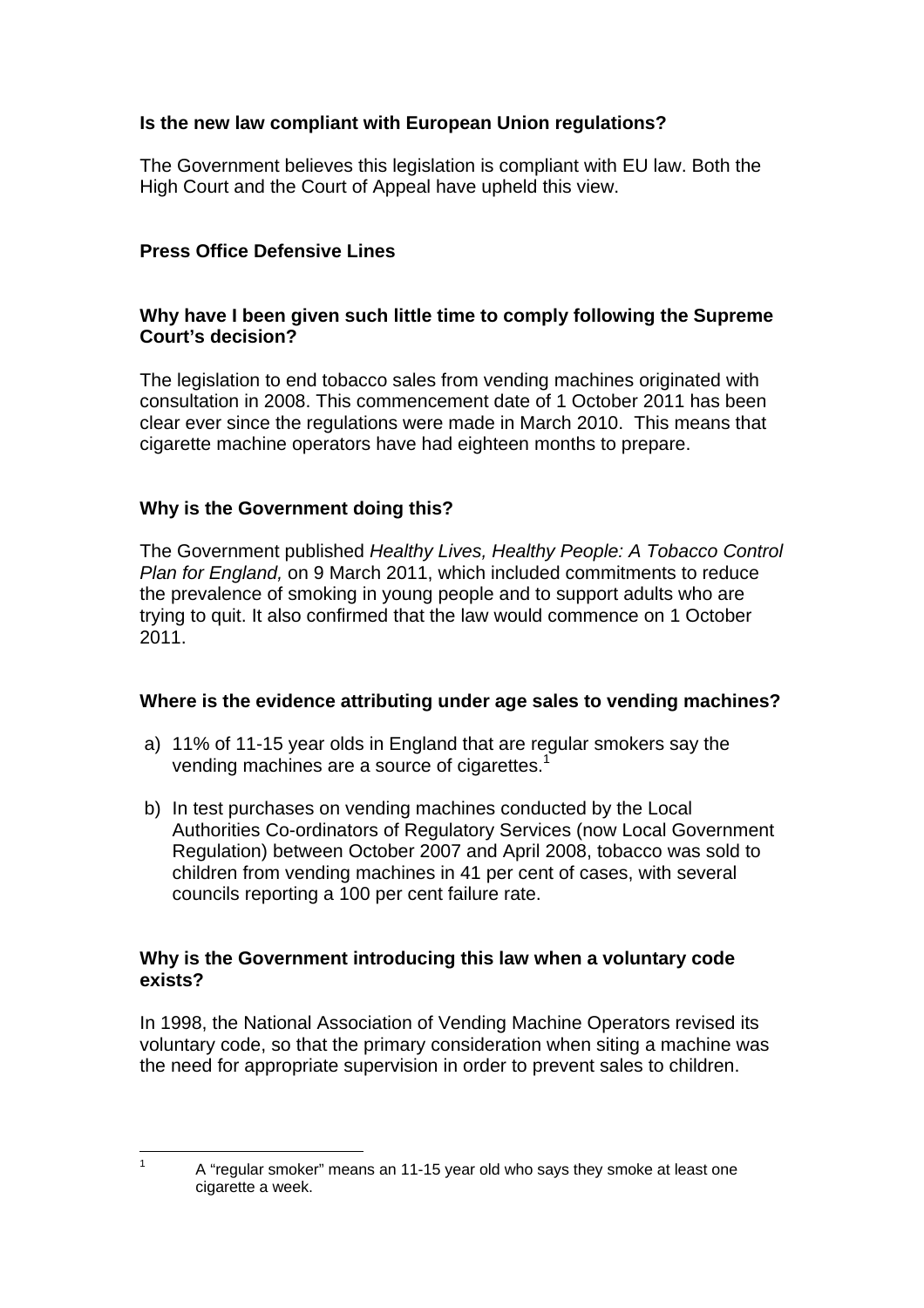The evidence shows that the voluntary code has inadequately achieved the intended effect of limiting underage access to cigarettes from vending machines, despite having been in place for over 10 years.

#### **Will there be compensation?**

The Government does not intend to pay compensation to vending machine companies, as it believes that the legislation is a proportionate means of achieving sound public health policy aims.

#### **Why not allow age-restriction devices to be attached to machines, so that they can continue to be used?**

The Government does not consider that a voluntary agreement to fit agerestriction devices would be an adequate response to the problem of underage access to cigarettes from vending machines.

#### **Why has this Government enforced legislation that was passed by the previous administration?**

The previous Government passed the legislation on vending machines. The Coalition Government is committed to making public health a priority, and in March, published *Healthy Lives, Healthy People: A tobacco control plan for England.* The Government's tobacco control plan sets out national ambitions to reduce smoking rates, as well as the commitment to end sales from vending machines

### **Why has the Government refused to negotiate with industry?**

The Government strongly supports the Framework Convention on Tobacco Control and takes very seriously its obligations under the treaty to protect public health policies from the commercial and other vested interests of the tobacco industry. Tobacco companies can communicate views on tobacco control and wider public health policy to the Department in writing.

#### **Why is the Government introducing this legislation when it is committed to reducing bureaucracy and cutting red tape?**

The Government is serious about reducing bureaucracy and cutting red tape and considering the need for all regulation through the "Red Tape Challenge".

However, the Government is also committed to improving public health. As set out in *Healthy Lives, Healthy People: A Tobacco Control Plan for England,* the Government does believe that legislation on tobacco vending machines is needed.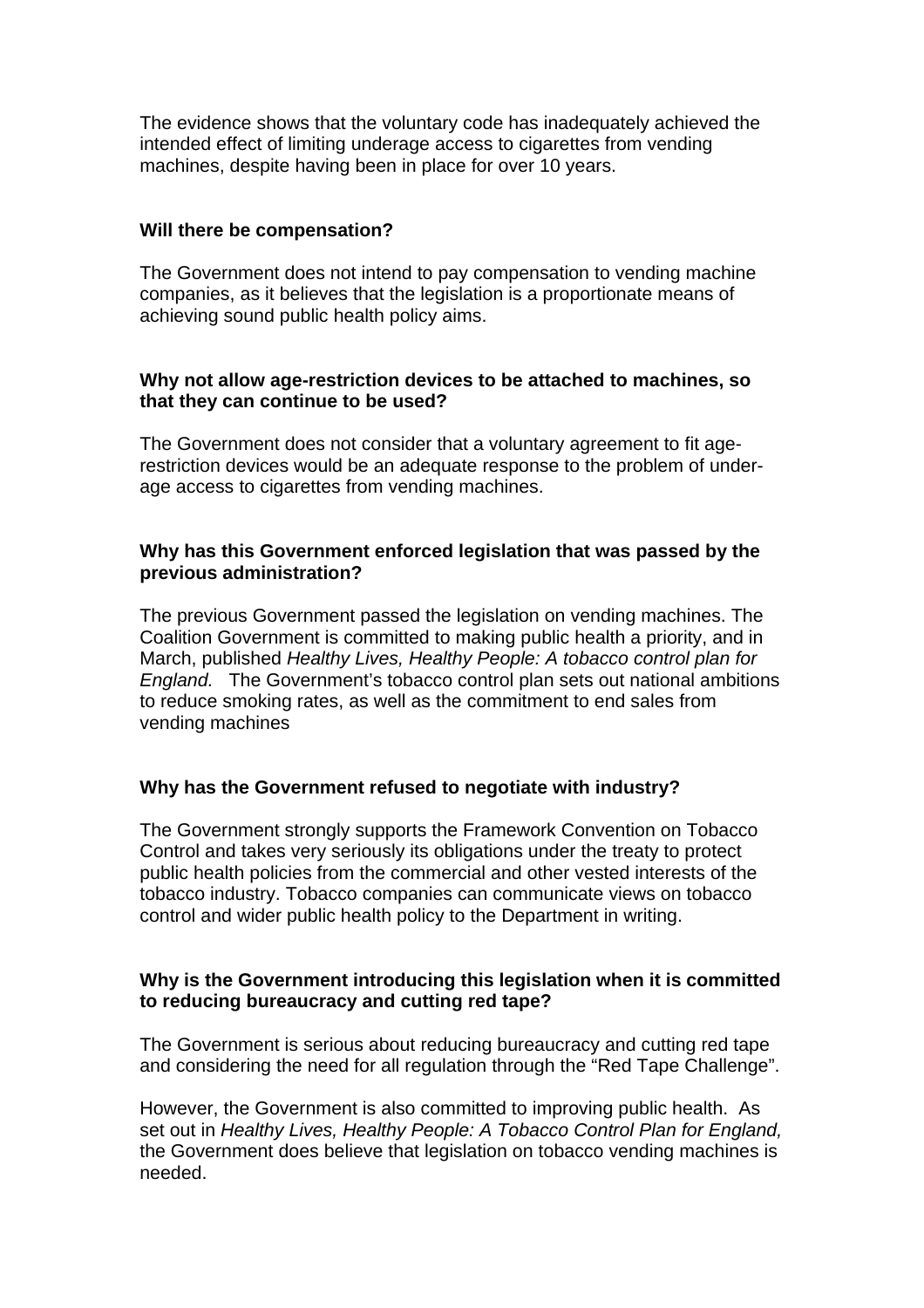# **Questions for NACMO members (for 14 September conference)**

### **What do owners/managers of premises need to do?**

From 1 October 2011, owners/managers of premises need to:

- make sure that the public cannot purchase tobacco products from vending machines; and
- ensure that all tobacco product advertising is removed or totally covered up.

It is recommended that owners/managers of premises speak to the owner/operator of the machine, in advance of 1 October, to ensure that tobacco products cannot be purchased and to arrange for the machine to be removed if appropriate.

## **What do Trading Standards Officers need to do?**

In advance of 1 October 2011, Trading Standards Officers will need to:

- contact premises owners/managers to make them aware of the new law and its requirements;
- advise on steps to achieve compliance, giving time to comply; and
- follow up to check compliance and give additional explanation where needed.

### **What do owners/operators of vending machines need to do?**

In advance of 1 October 2011, owners and operators of vending machines should:

- contact clients, advising them of the new law;
- arrange to move machines to position where the public can't access them; and
- if vending machines are to be used as secure retail dispensing units (i.e., only by staff not by the public), decals and pictures of tobacco packs must be removed, but can be replaced with the product name in black type on a white background.

### **Can publicans continue to sell cigarettes?**

Businesses will still be able to sell tobacco products if they wish to but must comply with the current law (for example, the Tobacco Advertising and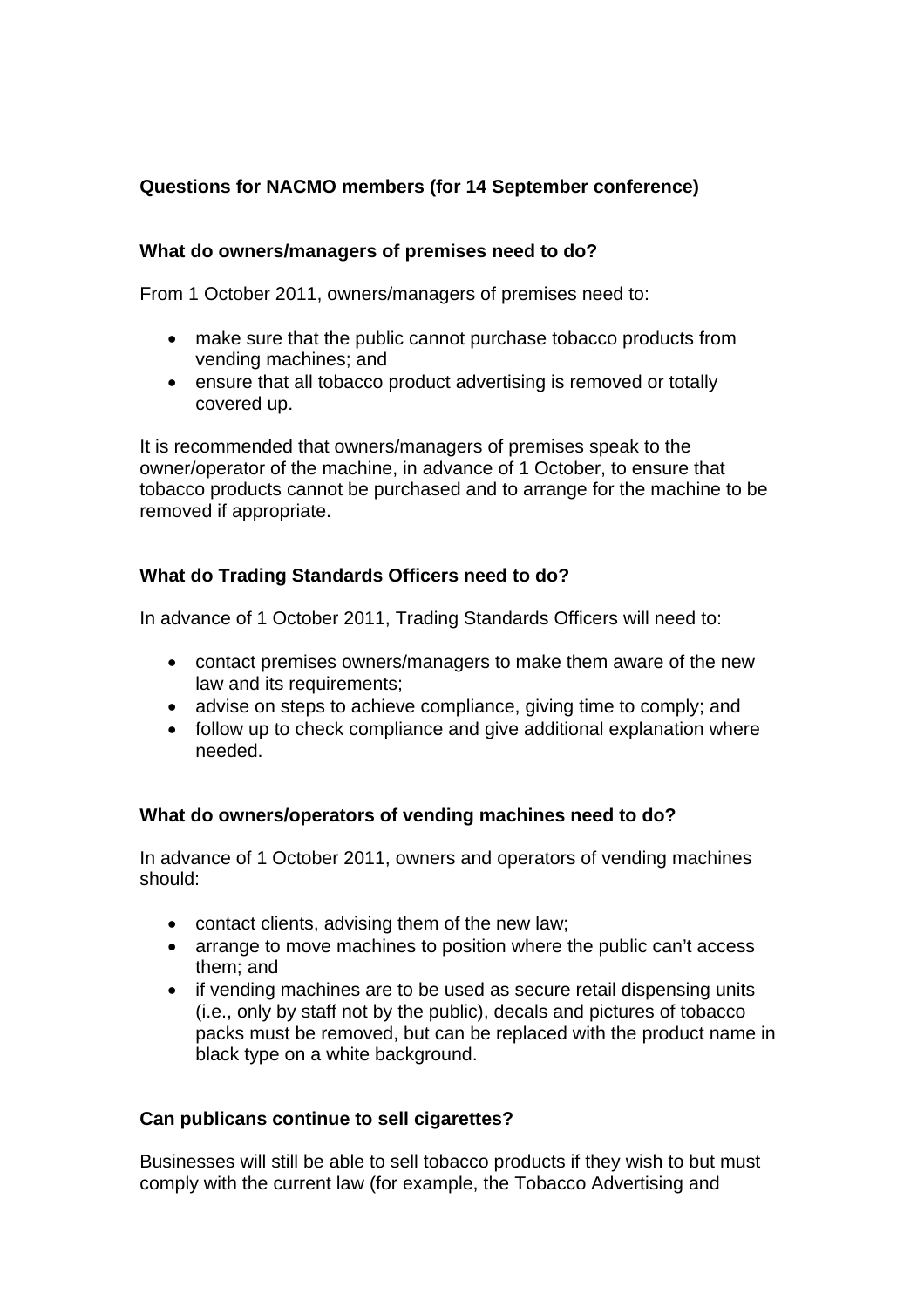Promotion (Point of Sale) Regulations 2004 regulating the A5 advertisement allowed at point of sale).

It should be noted in particular that, from 6 April 2012, the law will change on the display of tobacco products<sup>2</sup> and of the display of the prices of tobacco products<sup>3</sup>. It will be illegal to display tobacco products except in the limited circumstances set out in the new law. Guidance will be available for businesses and regulatory officers to explain the requirements of the new law.

### **Can publicans keep machines?**

Yes, the vending machine could, for example, be located behind the bar, *provided* that the machine is positioned where the owner or manager of the premises can guarantee that it is impossible for any member of the public to use the machine. In effect, the vending machine would become a secure retail dispensing unit.

The advertisements or pictures of tobacco products on vending machines must still be removed because the current exemption allowing advertisements on vending machines will no longer apply.

### **How can owners/manager of premises dispose of a vending machine?**

If the vending machine isn't owned by the premises manager/owner, it should not be moved or damaged. The premises manager/owner should contact the owner or operator of the machine to agree arrangements to empty the machine or remove it.

The new law does not ban cigarette vending machines themselves, so a machine can stay in place but only if it cannot be used by the public to buy tobacco products and does not have any tobacco advertising on show.

### **How can owners/operators dispose of their machines?**

Last year, the Department of Health received correspondence from the company WEEE Environmental (GB) Ltd that confirmed their willingness to dispose (recycle) tobacco vending machines free of charge. The company's website is at www.weee-environmental.co.uk. The Department of Health does not endorse the company, but is passing this information to interested parties.

There may be other electrical recycling companies willing to offer the same service free of charge. You may wish to get in touch with local electrical

 $^2$  The relevant regulations The Tobacco Advertising and Promotion (Display) (England) Regulations 2010 can be found at http://www.legislation.gov.uk/uksi/2010/445/contents/made **3** The relevant regulations The Tobacco Advertising and Promotion (Display of Prices) (England) Regulations 2010

can be found at http://www.legislation.gov.uk/uksi/2010/863/contents/made